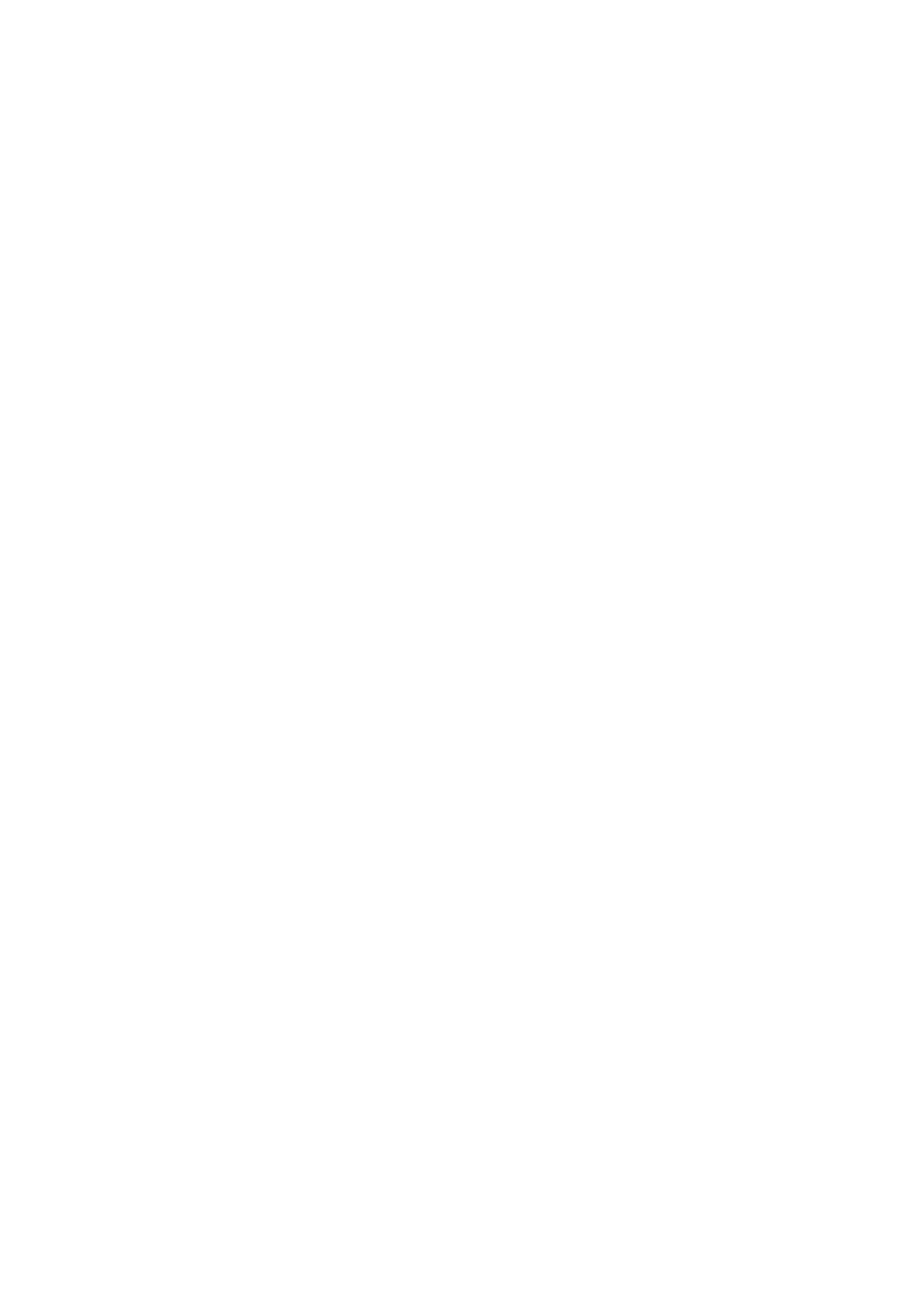- **1.** At its 328th Session (November 2016), the Governing Body noted with interest the information provided by the ILO Director-General regarding the commitment of the Government of the Bolivarian Republic of Venezuela to include the Federation of Chambers and Associations of Commerce and Production of Venezuela (FEDECAMARAS) in the future socio-economic dialogue table. The Governing Body expressed the firm expectation that before the 329th Session (March 2017) the Government would take appropriate measures to foster an appropriate environment for social dialogue, which would allow the FEDECAMARAS and their member organizations, leaders and affiliated companies, as well as trade unions, to carry out their legitimate activities in accordance with the decisions of the supervisory bodies of the ILO regarding Conventions Nos 26, 87 and 144. The Governing Body requested the Office to provide effective follow-up with respect to the adequate implementation of this decision. In the light of the above, the Governing Body decided to further defer the decision concerning the appointment of a commission of inquiry to its 329th Session (March 2017).
- **2.** In order to provide effective follow-up, the Office contacted the Government in a communication dated 14 December 2016 and indicated that it remained at the Government's disposal to facilitate the implementation of the Governing Body's decision and that it hoped to receive information from the Government in that regard. The communication also stated that any information on progress made should be sent before 20 February 2017 to enable consideration thereof by the Governing Body at its 329th Session. In a communication dated 2 March 2017, the Office reiterated its readiness to the Government to assist in the implementation of the Governing Body decision.
- **3.** Information was received from the Government in a communication dated 17 February 2017, and from the FEDECAMARAS and the International Organisation of Employers (IOE) in a communication dated 19 February 2017. These communications are summarized in the appendix. Their full text is available to constituents.
- **4.** In accordance with article 26 of the ILO Constitution, it is for the Governing Body to take the necessary decisions concerning future action on this complaint.

# **Draft decision**

- **5.** *Noting that two meetings took place between the Ministry of Labour and FEDECAMARAS but regretting the lack of progress concerning the establishment of a social dialogue table and action plan referred to in the past by the Governing Body, and recalling the recommendations of the high-level tripartite mission to the Bolivarian Republic of Venezuela in January 2014, the Governing Body:*
	- *(a) urges the Government to establish a tripartite round table, with the presence of the ILO, to foster social dialogue and ensure that FEDECAMARAS and their member organizations, leaders and affiliated companies, as well as all trade unions, may develop their legitimate activities in accordance with the decisions of the supervisory bodies of the ILO regarding Conventions Nos 26, 87 and 144;*
	- *(b) requests the Government to avail itself of ILO technical assistance; and*
	- *(c) defers the decision on the appointment of a Commission of Inquiry until its 331st Session (November 2017).*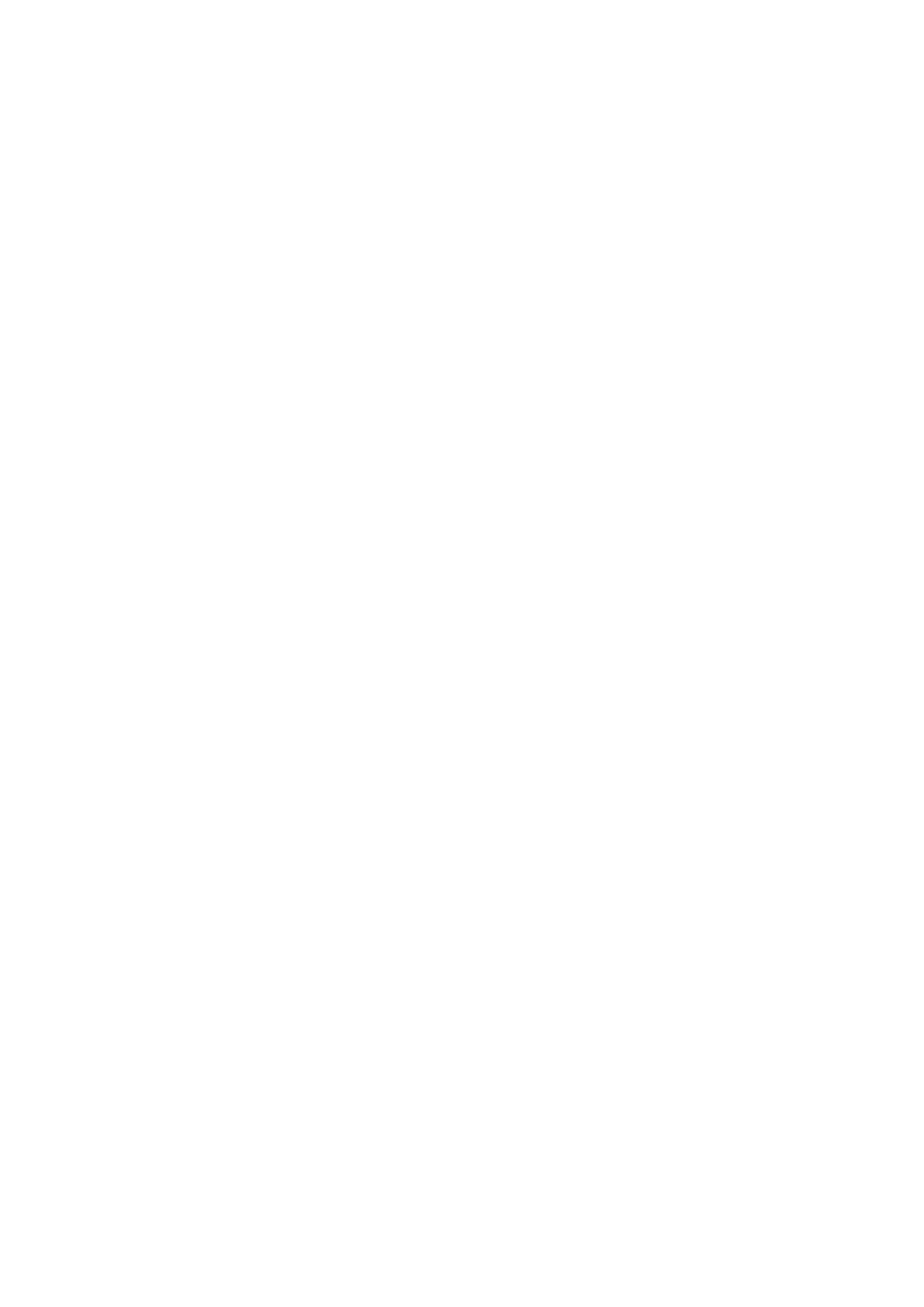# **Appendix**

# **Summary of communications received**

# *Government of the Bolivarian Republic of Venezuela*

- 1. In its communication dated 17 February 2017, the Government reports, in response to the Governing Body decision of November 2016, that it is strengthening social dialogue with the FEDECAMARAS, as illustrated by two meetings held with that organization on 11 and 31 January 2017, following invitations sent to the FEDECAMARAS on 9 and 30 January 2017.
- 2. On 11 January 2017, a meeting was held between the People's Ministry for the Social Process of Labour and the FEDECAMARAS, which was attended, on behalf of the Government, by the People's Minister for the Social Process of Labour, the Deputy Minister for the Integrated Labour Inspection and Social Welfare System and the Director of International Relations and, on behalf of the FEDECAMARAS, by its President, its legal adviser and other advisers. At that meeting, the minister expressed the Government's willingness to engage in dialogue with the FEDECAMARAS and to forge new relations with the business community with a view to boosting national production. The meeting dealt with issues relating to minimum wage increases and tripartite consultation, the status of the complaint under examination at the ILO and a possible work agenda. A number of documents were received from the FEDECAMARAS.
- 3. On 31 January 2017, a second meeting took place, which was attended, on behalf of the Government, by the Deputy Minister for the Integrated Labour Inspection and Social Welfare System and the Director of International Relations and, on behalf of the FEDECAMARAS, by its President, its legal adviser and other advisers. The meeting focused primarily on reviewing the complaint contained in Case No. 2254, which is currently before the Committee on Freedom of Association (concerning the same arguments contained in the complaint made under article 26 of the ILO Constitution), and on addressing issues relating to private-sector wage scales, immunity from dismissal, the dismissal review process, and outsourcing (it was agreed that the Government would share with the FEDECAMARAS the parameters used to define outsourcing). With regard to Case No. 2254, the Government indicates that the FEDECAMARAS representatives welcomed the interest shown by the Government and acknowledged that some of the allegations in the case had already been addressed or were no longer current. It was agreed to review the complaint and work on a document itemizing the allegations and the action to be taken to address them.
- 4. The Ministry and the FEDECAMARAS also exchanged views and positions through the following written communications: (i) communication from the FEDECAMARAS dated 24 January 2017, expressing satisfaction at the 11 January 2017 meeting and reiterating the commitment and willingness to initiate a tripartite dialogue in line with ILO principles and to set aside differences in order to focus on the interests of the country and the needs of the people; (ii) communication from the FEDECAMARAS dated 3 February 2017, suggesting that consultations be held with the Ministry on the scope and demarcation of outsourcing; and (iii) communication dated 14 February 2017 from the Deputy Minister for the Integrated Labour Inspection and Social Welfare System, in response to the query from the FEDECAMARAS on outsourcing in accordance with the Basic Act on labour and men and women workers (LOTTT).
- 5. The Government also indicates that on 14 February 2017 the People's Minister for the Social Process of Labour sent a communication to the FEDECAMARAS seeking its opinion on adjusting the national minimum wage  $-$  in line with the provisions of ILO Convention No. 26.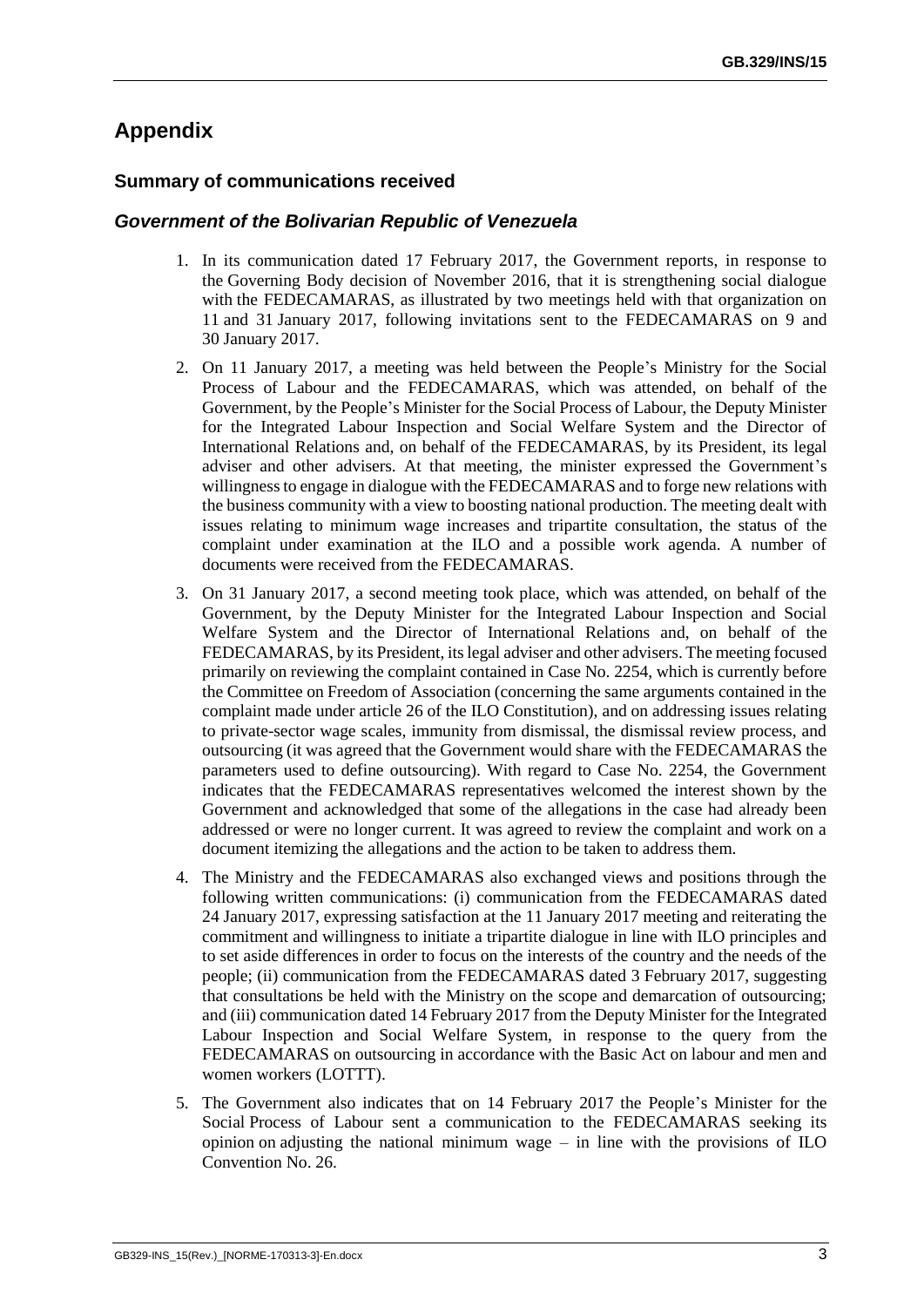- 6. The Government emphasizes that this broad and constructive dialogue has received significant media coverage, forwarding and citing several press releases (in which reference is made to the first high-level meetings between the Government and the FEDECAMARAS to begin discussions on important topics relating to labour issues and wage increases).
- 7. The Government adds that meetings and dialogue are continuing within the National Council on the Productive Economy, with meetings between representatives of the Government and of the public and private sector, attended by representatives of companies and chambers of commerce affiliated to the FEDECAMARAS. The Government also reports on the "Venezuela: Land of Opportunities" 2nd Business Summit held on 27 and 28 January 2017, and indicates that several publications have referred to projections of prosperity for the Bolivarian Republic of Venezuela.

\* \* \*

8. The Government states that it has maintained the Venezuelan State's observance of ILO Conventions Nos 26, 87 and 144, sustained the progress made, demonstrated sincere and abundant willingness to engage in dialogue, and promoted respect and understanding vis-àvis the country's entrepreneurs and employers. The Government reiterates its commitment to maintaining strict observance of these and all other ILO Conventions ratified by the Bolivarian Republic of Venezuela, and to continuing its efforts to maintain and strengthen broad, inclusive social dialogue.

## *The FEDECAMARAS and the IOE*

- 9. In their communication of 19 February 2017, the FEDECAMARAS and the IOE report that the Government has persisted in its violations of Conventions Nos 26, 87 and 144, while emphasizing that the dialogue processes that had been announced have not come to fruition (the plan of action on social dialogue referred to in March 2016 was not implemented, and the FEDECAMARAS was not included in the socio-economic round table as part of the dialogue process sponsored by the Holy See – the process has been suspended and the round table has not been convened).
- 10. The IOE and the FEDECAMARAS denounce the continued attacks against the FEDECAMARAS, its leaders, and the business sector, by spokespersons for or linked to the Government, which have served to intensify the smear campaign in the media that seeks to hold the employers' organization responsible for the serious economic crisis in the country. They provide detailed examples of accusations and threats disseminated through the media by, among others, the deputy chairman of the governing party, a member of parliament who was appointed to the Government as co-leader of the National Anti-Coup Committee for Peace and Sovereignty. In addition, they allege attacks on the employers by the government authorities, including aggression against and detention of leaders, employees and shareholders, accusing them of corruption or economic destabilization and subjecting them to public ridicule without guaranteeing due process or their right of defence; they refer, in particular, to the imposition of orders to reduce prices (with the detention of employees), and the confiscation of goods (combined with threats to initiate criminal proceedings against the President of the FEDECAMARAS, alleging that the latter described one of the cases of confiscation as theft, which is untrue), looting in the stores of the State of Bolívar, and the detention and referral for trial before the military courts of representatives of the leading credit card transaction company, in relation to faults in the operation of the system (accusing them of treason).
- 11. The IOE and the FEDECAMARAS allege that, on 9 January 2017, a 50 per cent increase in the minimum wage was approved, making a total of 13 increases without due tripartite consultation since April 2014. They also allege that government measures that affect business performance have been approved without consultation – in particular, the measure enabling the Government to purchase up to 50 per cent of agro-industrial production and the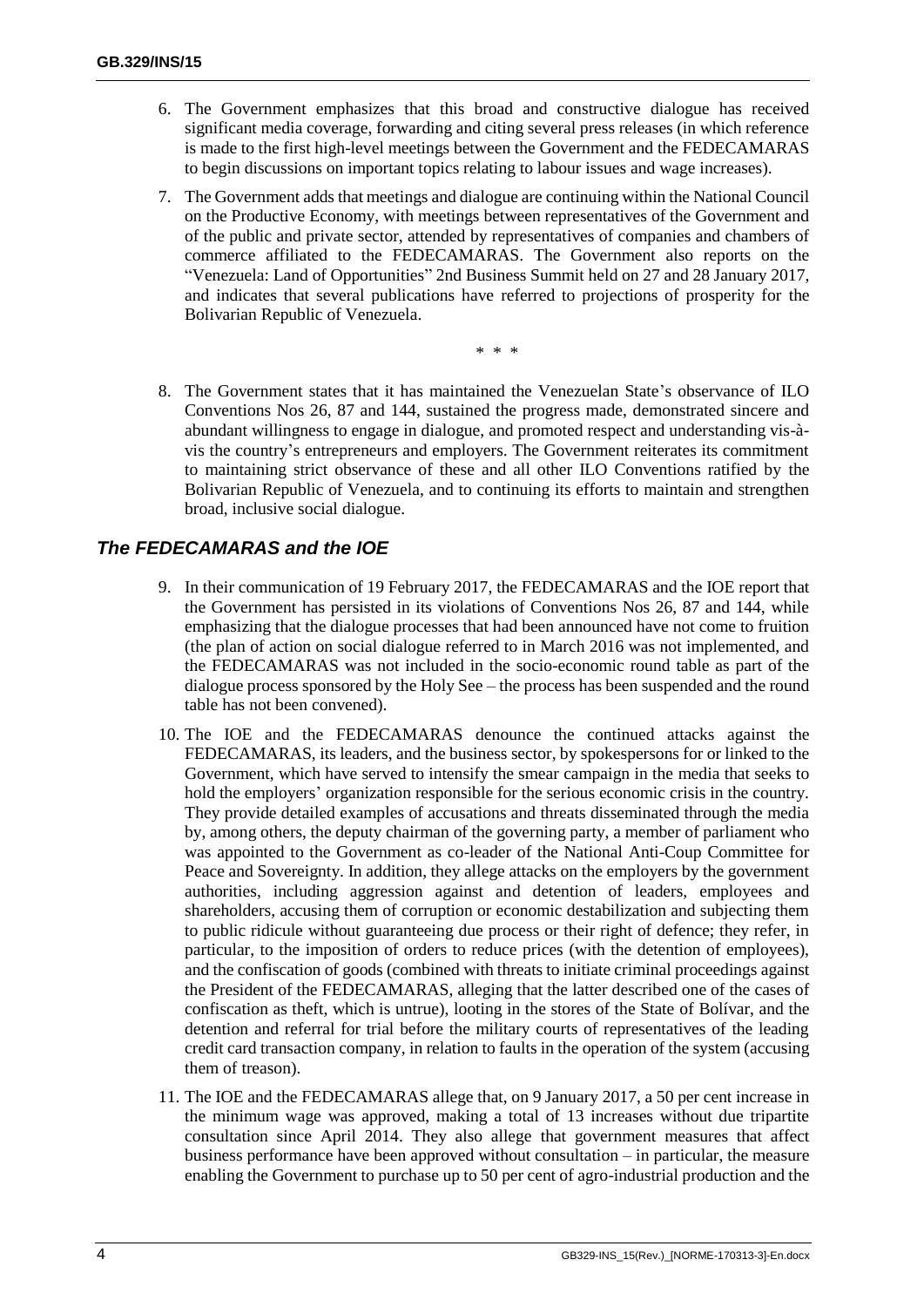creation of workers' production boards (with three employees' representatives from the enterprise and four from the State, which constitutes an additional mechanism for state interference, with a military presence). They also stress that heavy state interventionism and interference limits the operational capacity of employers and could lead to a decrease in the number of enterprises and the consequent loss of decent jobs – largely because of the absence of social dialogue with the most representative actors in the country in relation to the adoption of macroeconomic measures and of policies that ensure the sustainability of enterprises and jobs.

- 12. The IOE and the FEDECAMARAS refer to two meetings held with the Government. At the first meeting, on 11 January 2017, the Minister: (i) expressed the Government's willingness to create a forum for dialogue with the FEDECAMARAS and put aside the rhetoric relating to past events in order to reach out to the business community; and (ii) acknowledged that the FEDECAMARAS was not consulted about the wage increase of 9 January 2017 but expressed the wish to include it in the discussion of the "wage overlap" that affects workers with wages higher than the minimum who do not receive proportional increases. Recalling that it is the most representative employers' organization, the FEDECAMARAS: (i) emphasized that it should be included in agreements with the sector and reiterated its willingness to revive tripartite dialogue; (ii) recalled the reasons why the minimum wage increases did not satisfy ILO requirements (on account of the conditions in which they were carried out and the non-participation of the FEDECAMARAS), explained that the measures to increase wages, adopted in isolation, could not solve the problem of maintaining purchasing power, and pledged to provide its opinion on the "wage overlap" and to put forward proposals to combat inflation; and (iii) recalled the failure to honour commitments relating to social dialogue made at the ILO in March and November 2016 (whereupon it drew the Government's attention in writing to the continuing non-observance of Conventions Nos 26, 87 and 144), and proposed other matters for discussion while agreeing to move forward with regular dialogue.
- 13. In the second meeting at the Ministry, on 31 January 2017, the Deputy Minister indicated that there was a need for further information on the "wage overlap" and that, in view of the fact that the dialogue sponsored by the Holy See had been unproductive, the Ministry had decided to hold these meetings directly with the FEDECAMARAS. For its part, the FEDECAMARAS: (i) indicated that topics should be addressed on the basis of technical criteria; (ii) asked the Government, in view of the recurring violations, to put a stop to the intimidatory attacks by spokespersons linked to the Government (the Ministry indicated that it could not control spokespersons who were not in the Government – and the FEDECAMARAS recalled that the media campaign against it did not contribute to the dialogue and that the aforementioned spokespersons occupy positions in the governing party or perform government duties); (iii) proposed that the FEDECAMARAS should be invited as an institution to participate in the National Council on the Productive Economy and highlighted the importance of achieving prompt and specific results, while also proposing an evaluation of the dismissal review process and immunity from dismissal, and of difficulties regarding interpretation of the regulations on outsourcing (the Ministry indicated that it would hold internal consultations on macroeconomic matters, organize a meeting with the competent authority regarding immunity from dismissal, and share criteria for interpretation of the regulations on outsourcing – which were subsequently sent in writing); and (iv) underlined the importance of tripartite dialogue and of including the independent trade union sector. On 14 February 2017, the Minister wrote to the FEDECAMARAS requesting its proposals on the policy for increasing the minimum wage for 2017 (the FEDECAMARAS indicates that it is in the process of drafting its position on the wage policy and the anti-inflation measures, and this will be sent to the Ministry shortly).
- 14. The FEDECAMARAS and the IOE conclude by indicating that, while it is true that two meetings with the Ministry were held on 11 and 31 January 2017, they took place alongside a series of intimidatory attacks against the FEDECAMARAS and its leaders that occurred

\* \* \*